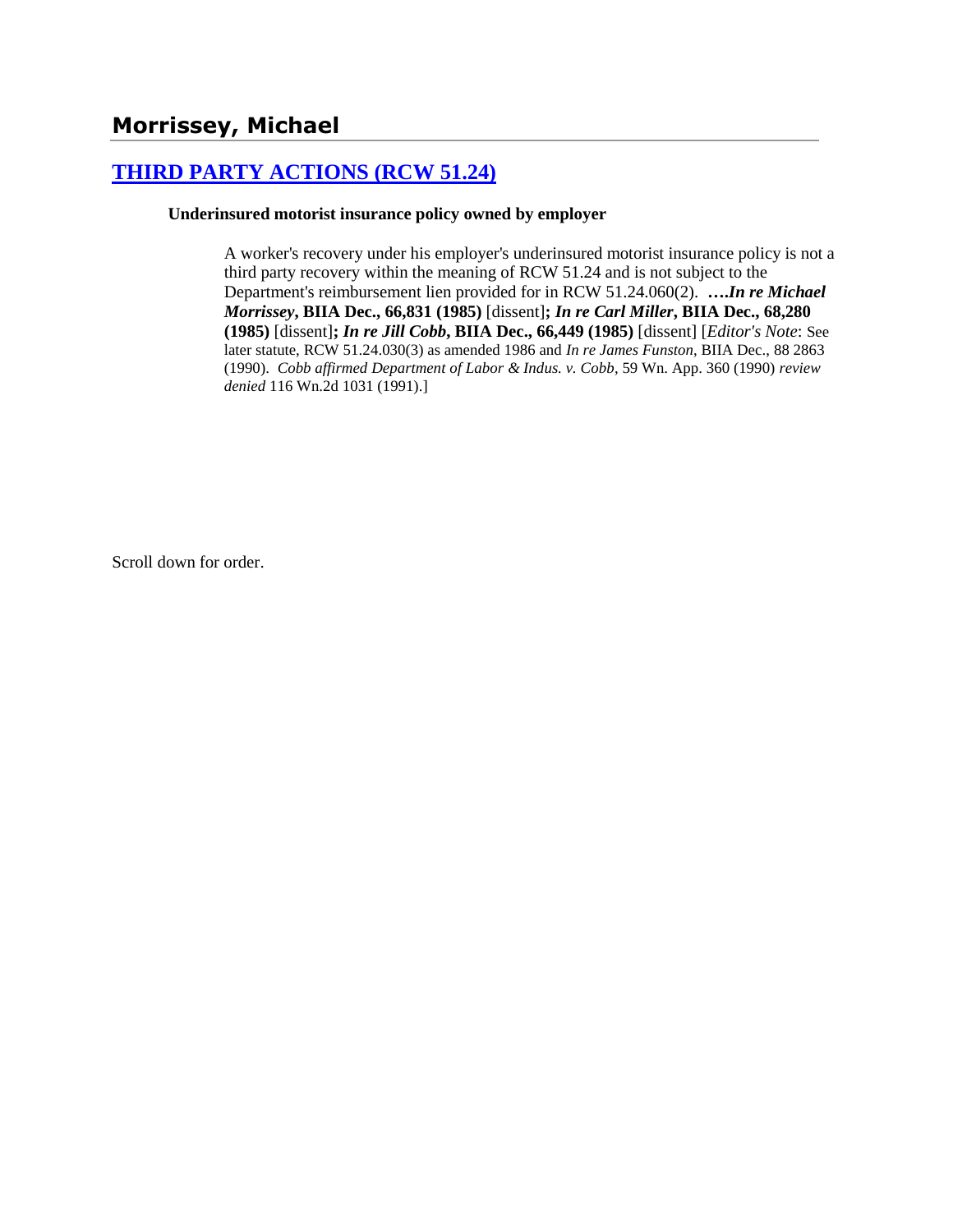#### **BEFORE THE BOARD OF INDUSTRIAL INSURANCE APPEALS**

#### **STATE OF WASHINGTON**

# 2 **In Re: MICHAEL J. MORRISSEY ) DOCKET NO. 66,831**

3 **)**

5 **)**

4 **Claim No. J-125458 ) DECISION AND ORDER**

7 APPEARANCES:

9 | Claimant, Michael J. Morrissey, by 10 Patrick H. Lepley

12 Employer, Evergreen General Contractors, Inc., 13 None

15 Department of Labor and Industries, by 16 The Attorney General, per 17 John D. Fairley, Assistant

19 This is an appeal filed by the claimant on January 27, 1984 from 20 an order of the Department of Labor and Industries dated January 11, 21 1984, which declared a statutory lien against a \$35,000.00 recovery 22 made by the claimant from his employer's underinsured motorist 23 insurance carrier and demanded reimbursement. Reversed and remanded.

### 24 DECISION

 Pursuant to RCW 51.52.104 and RCW 51.52.106, this matter is before the Board for review and decision on a timely Petition for Review filed by the claimant to a Proposed Decision and Order issued on September 4, 1984 in which the order of the Department dated January 11, 1984 was affirmed.

30 The general nature and background of this appeal are as set forth 31 in the Proposed Decision and Order, and shall not be reiterated 32 herein.

33 The question which the Board is called upon to decide by this appeal is purely a legal one, to wit: Is a worker's recovery under his employer's underinsured (uninsured) motorist insurance policy a "third person" recovery within the meaning of RCW 51.24, and thereby subject to the Department's reimbursement lien as prescribed by RCW 51.24.060(2)?

39 We begin by noting that there is no Washington case law in point. 40 Although one of first impression in this state, the question has been 41 determined in a number of other jurisdictions. Unfortunately, the

3-15-85

 $\frac{1}{2}$ 

6<br>7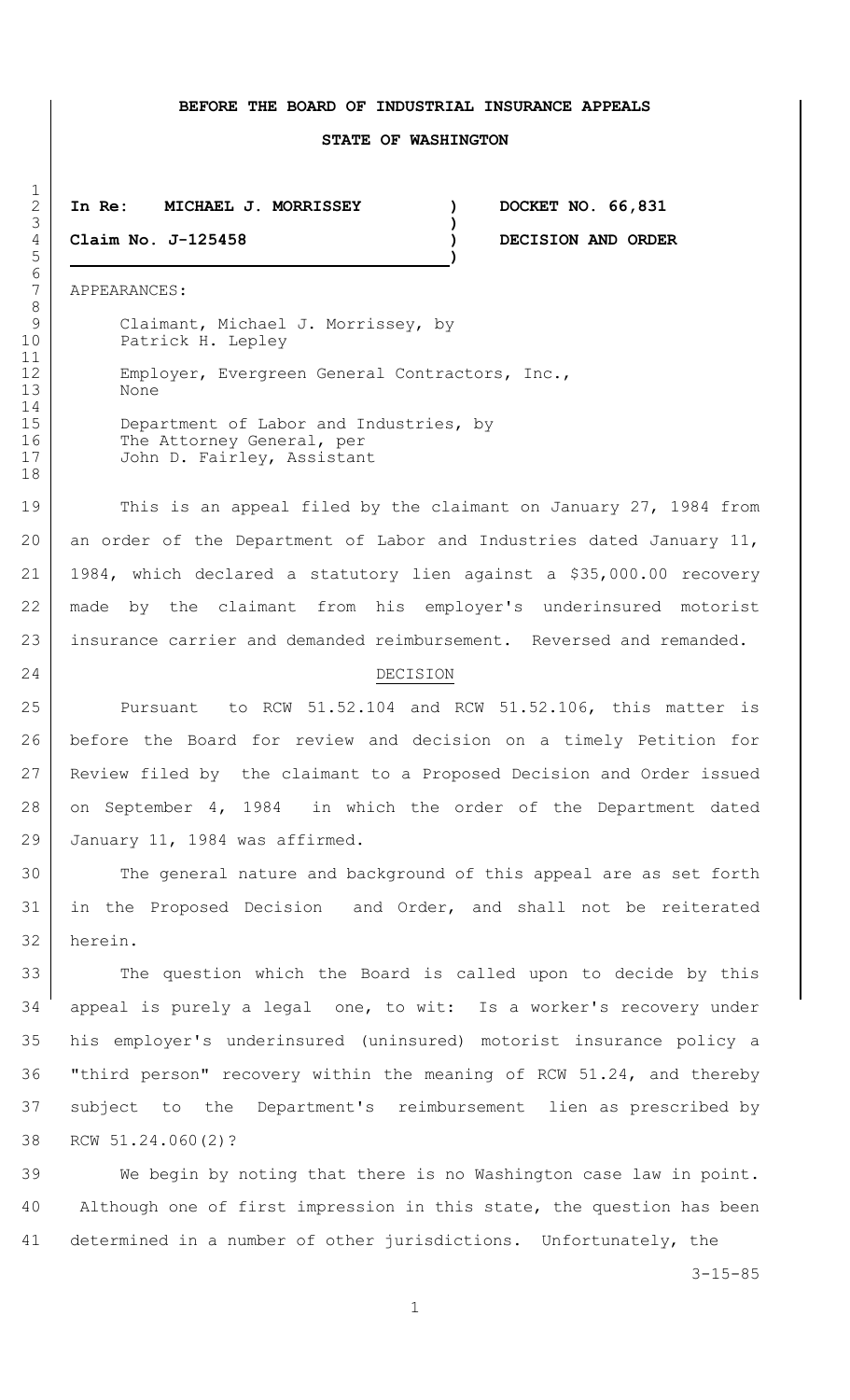1 out-of-state cases come down on both sides of the question. Moreover, 2 because each state has its own peculiar "third party" statutory 3 | language, there is no single precedent to provide salutary guidance. 4 In short, we are confronted with a division of persuasive authority.

5 | Those jurisdictions which find a recovery under the employer's 6 uninsured motorist policy to be a "third party" recovery, and thus 7 subject to the workers' compensation carrier's lien, do so on either

8 of the following two grounds:

12

18

9 1. The express language used in the statute to define 10 the term "third person/party" contemplates a 11 | The recovery under an uninsured motorist policy;

13 2. The court's refusal to impute to the lawmakers' 14 the intent that an employee-accident victim of an 15 uninsured driver should fare better monetarily 16 than an employee-accident victim of an insured 17 driver.

19 For an example of each ground see Johnson v. Fireman's Fund 20 Insurance Company, (La.) 425 So.2d 224 (1983); and Montedoro v. City 21 of Asbury Park, (N.J.) 416 Atl.2d 433 (1980), respectively.

22 On the other hand, those cases which find that an uninsured 23 motorist recovery does not constitute a "third party" recovery and is 24 | therefore free of the compensation carrier's lien do so, almost 25 | uniformly, on the ground that the statutory "third party" must be 26 a tortfeasor, and an uninsured motorist insurance recovery does not 27 | sound in tort, but in contract. The leading case under this 28 | rationale, with citations therein to supporting case law from seven 29 jurisdictions, is Knight v. Insurance Company of North America, 30 647 F.2d 127 (1981).

31 Focusing upon the case at hand, RCW 51.24.030, the enabling 32 statutory provision which grants the worker a third party cause of

33 action, reads:<br>34 TIf the 34 "If the injury to a worker is due to the negligence 35 or wrong of a third person not in the same employ, 36 the injured worker or beneficiary may elect to seek 37 damages from the third person." (Emphasis supplied)

- 38 39 40
- 41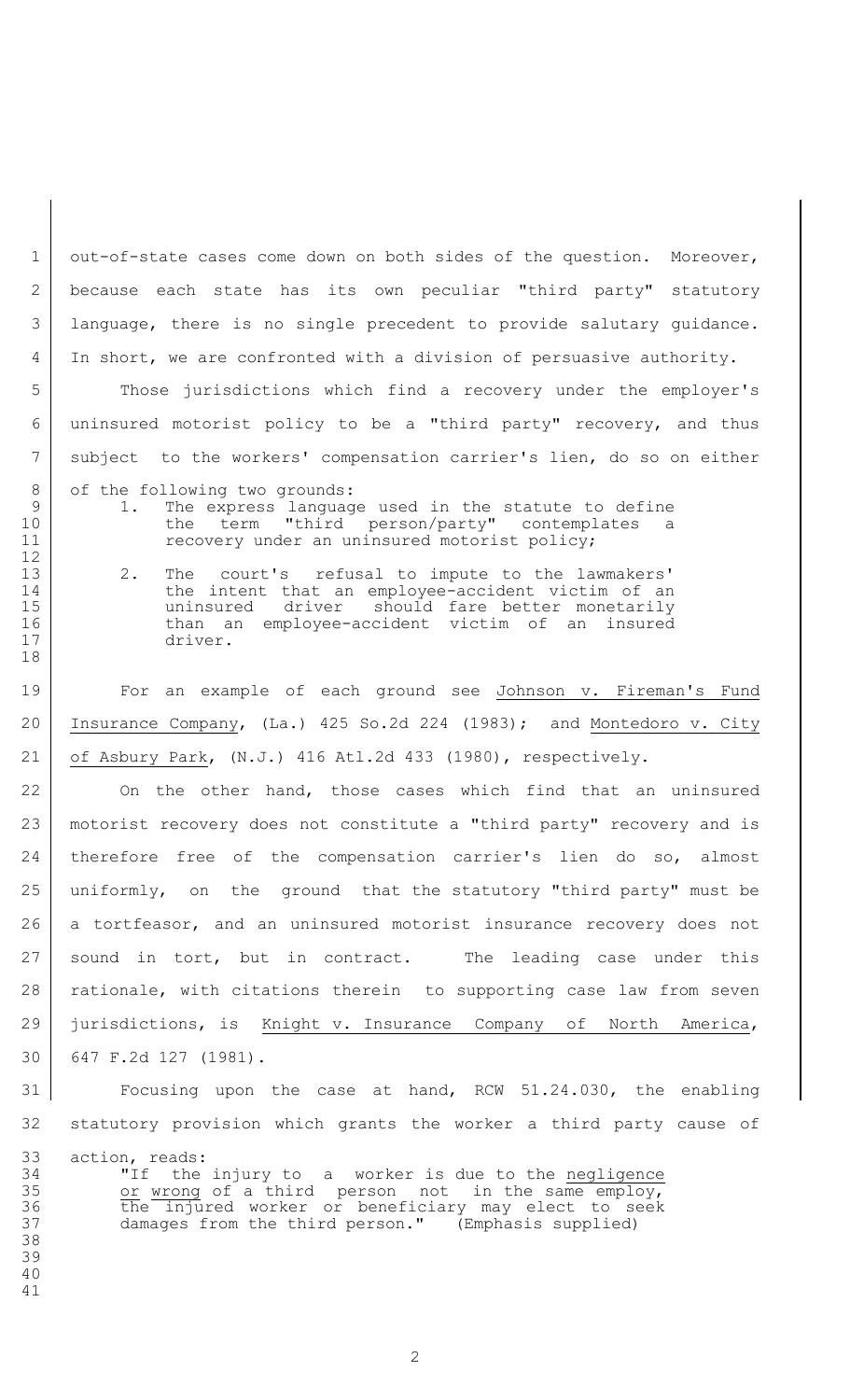1 | If the cause of action granted by this section is for the 2 "negligence or wrong" of a third person, then it is certainly arguable 3 | that any resulting recovery must sound in tort to qualify as a third 4 person/party recovery subject to a departmental lien of reimbursement. 5 | This, however, would fail to explain Lundeen v. Department of Labor 6 and Industries, 78 Wn.2d 66 (1970), wherein our court held that a 7 worker's recovery under the Military Claims Act (under which relief 8 is not predicated upon any "fault, negligence, or wrong") 9 constituted a third party recovery under RCW 51.24, and was therefore 10 | subject to the Department's lien. Key to the court's decision was the 11 fact that the worker's recovery under the Military Claims Act 12 | foreclosed any claim or recovery under the Tort Claims Act, thereby 13 | terminating the Department's right of subrogation. From this 14 holding, it may be taken that a recovery that does away with a 15 | tortious cause of action, will, in effect, be deemed a substitute 16 | therefor, and treated as a recovery against a tortious third party. 17 | For a like approach with the same result, see McDowell v. LaVoy, 498 18 | N.Y.2d 148 (1978). But in the case before us, the Department's right 19 of subrogation is not terminated by the benefit accruing to Mr. 20 Morrissey. In fact, the Department could still pursue direct recovery 21 against the tortfeasor here.

22 I It seems to us the question for decision herein begets a further 23 question of its own. What claim would the Department have against 24 the uninsured motorist carrier had the worker herein made no claim 25 against the uninsured motorist carrier, but instead elected to take 26 | solely under the Act? The answer, we believe, is "none". The 27 uninsured motorist carrier did not insure the uninsured motorist 28 (tortfeasor) against liability. The liability of the uninsured 29 motorist carrier itself is strictly contractual. The Department is 30 neither an insured nor a third party beneficiary under the contract 31 of insurance between the uninsured motorist carrier and the employer. 32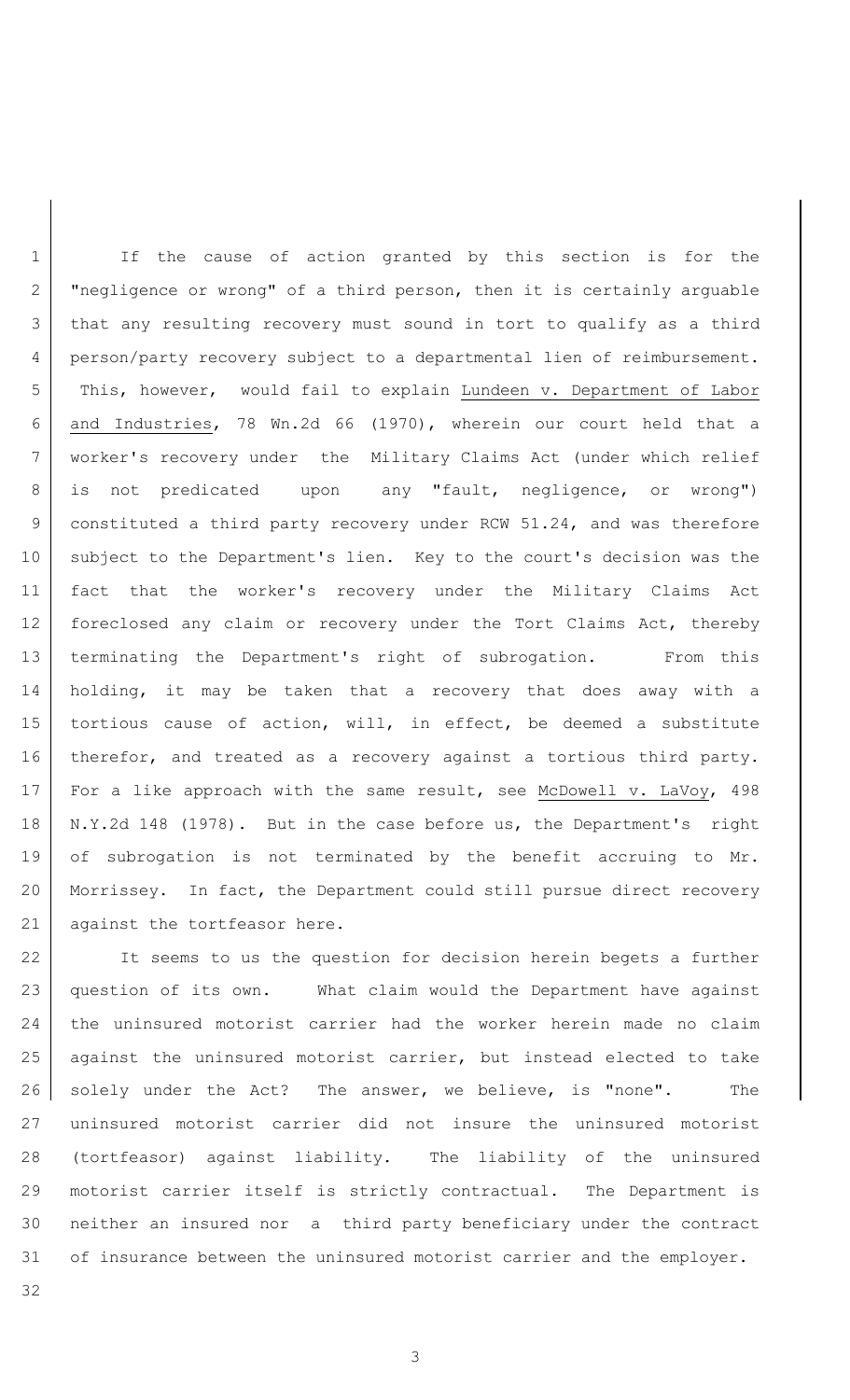1 | Under the hypothetical proposed, the Department's only claim 2 would be against the uninsured motorist, the tortfeasor. 3 The same, we think, holds true in the situation before us. As 4 stated in Horne v. Superior Life Insurance Company, 203 Va. 282, 5 128 S.E.2d 401 (1962):<br>6 TIt is not the 6 "It is not the purpose of the uninsured motorist law

7 to provide coverage for the uninsured vehicle..."

8

28

9 The proceeds of the uninsured motorist insurance policy are not 10 | paid out as indemnification for, or in discharge of, the uninsured 11 motorist's liability. The liability of the uninsured motorist remains 12 intact, as does the Department's lien rights against any eventual 13 | recovery from the uninsured motorist. In this regard, it is to be 14 | noted that the uninsured motorist carrier, American States Insurance 15 Company, has commenced an action in the claimant's name against the 16 | uninsured motorist. Although academic to our consideration herein, 17 we would further note that RCW 48.22.040(3) of the underinsured

18 motorist statute provides in relevant part: 19 | "In the event of a payment to an insured under the coverage 20 **1** required by this chapter and subject to the terms and conditions of such coverage, the insurer making such 21 conditions of such coverage, the insurer making such 22 | payment shall, to the extent thereof, be entitled to 23 bildee proceeds of any settlement or judgment resulting<br>24 from the exercise of any rights of recovery of such 24 from the exercise of any rights of recovery of such 25 insured against any person or organization legally 26 responsible for the bodily injury, death, or property 27 damage for which such payment is made..."

29 Thus, there could eventuate competing claims between the Department, under its subrogated right of lien under RCW 51.24.060(2), and American States, through its entitlement under RCW 48.22.040(3), to any recovery secured in the claimant's name against the uninsured motorist. As previously indicated, however, any question as to competing or conflicting claims between the Department and American States is academic to the resolution of the legal issue before us. We would end this digression by merely noting that this very question of competing statutory claims was presented for decision in Horne, supra, and it was therein held that the reimbursement claim of the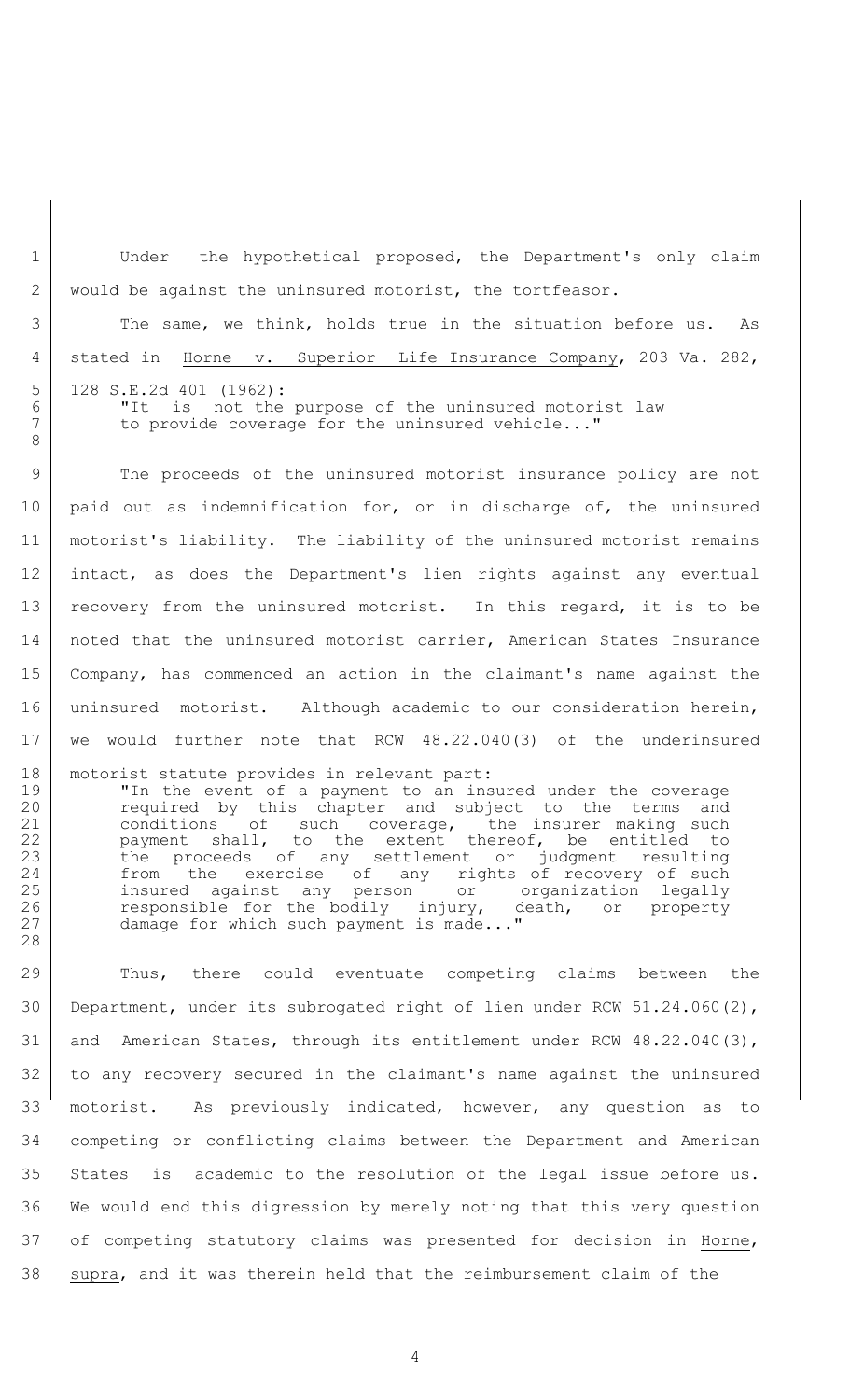1 | worker's compensation carrier would take precedence over that of the uninsured motorist carrier against any recovery from the uninsured motorist.

4 | In sum, we hold that a worker's recovery under his employer's uninsured motorist insurance policy is not a "third person" recovery 6 within the purview of RCW 51.24, and is therefore not subject to the Department's reimbursement lien as prescribed by RCW 51.24.060(2).

8 | All factual matters having been stipulated, no findings are 9 required. RCW 51.52.106.

10 | The order of the Department of Labor and Industries dated January 11, 1984, declaring a statutory lien in the sum of \$24,377.54 against the claimant's recovery from his employer's underinsured motorist carrier in the sum of \$35,000.00, and demanding reimbursement 14 in the amount of said lien, is incorrect, and should be reversed.

15 It is so ORDERED. 16 Dated this 15th day of March, 1985.

 $\begin{array}{c} 17 \\ 18 \end{array}$ 

 

21<br>22<br>23

 

<br> $28$ 

 31<br>32

BOARD OF INDUSTRIAL INSURANCE APPEALS

 $\vert$ MICHAEL L. HALL Chairman

 $\vert$ FRANK E. FENNERTY, JR. Member

## DISSENTING OPINION

 I disagree with the majority's decision. All reasons for doing 35 so are completely and persuasively set forth in the industrial appeals judge's Proposed Decision and Order, and I adopt the entire discussion therein as my own.

 I believe the holdings set forth by Johnson v. Fireman's Fund Insurance Company, (La.) 425 So.2d 224 (1983), and Montedoro v. City of Asbury Park, (N.J.) 416 Atl.2d 433 (1980), are the principles which should apply in this jurisdiction, also. In addition, I quote from